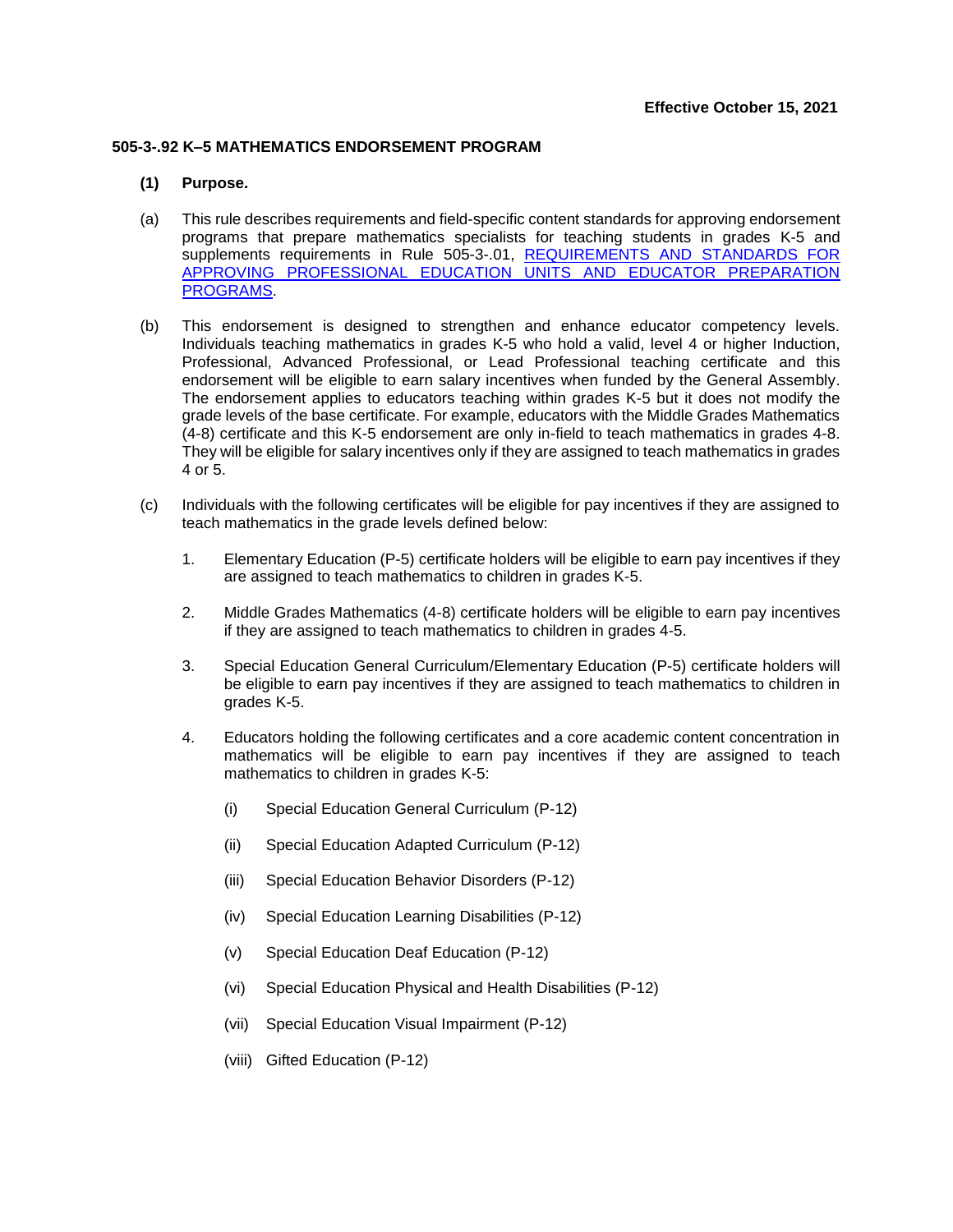**(2) In-Field Statement.** Completers of the K-5 Mathematics Endorsement program have strengthened and enhanced competency levels in mathematics content and instruction for teaching students in grades Kindergarten through five, based on the grade levels of their base certificate.

## **(3) Requirements.**

- (a) To be eligible to enroll in this endorsement program, the educator must have:
	- 1. A valid, level 4 or higher Induction, Professional, Advanced Professional, or Lead Professional teaching certificate, in one of the following fields:
		- (i) Elementary Education (P-5);
		- (ii) Middle Grades Mathematics (4-8);
		- (iii) Special Education General Curriculum/Elementary Education (P-5); or
		- (iv) any of the following certificates combined with a core academic content concentration in mathematics:
			- (I) Special Education General Curriculum (P-12);
			- (II) Special Education Adapted Curriculum (P-12);
			- (III) Special Education Behavior Disorders (P-12);
			- (IV) Special Education Learning Disabilities (P-12);
			- (V) Special Education Deaf Education (P-12);
			- (VI) Special Education Physical and Health Disabilities (P-12);
			- (VII) Special Education Visual Impairment (P-12); or
			- (VIII) Gifted Certificate (P-12); and
	- 2. A minimum of one year of teaching experience.
- (b) The program may be offered only by a GaPSC-approved educator preparation provider.
- (c) The program shall be offered as a post-baccalaureate endorsement and may not be embedded in an initial preparation program.
- (d) The program shall require candidates to complete an authentic residency. An authentic residency is defined as a supervised and coordinated series of real applications of knowledge and skills occurring in actual classroom settings that allow candidates to further develop and demonstrate the knowledge and skills acquired in coursework. Residency experiences shall require demonstration of the content knowledge and pedagogical skills delineated in program content standards. Authentic residency experiences shall occur in candidates' assigned classrooms, as well as in settings other than candidates' assigned classrooms to ensure experiences with diverse students and with students in the grade levels of the candidate's base certificate. The authentic residency must include a portfolio component.
- (e) Prior to the creation of this rule a certificate known as the Early Childhood Mathematics Endorsement was available. Those holding the Early Childhood Mathematics Endorsement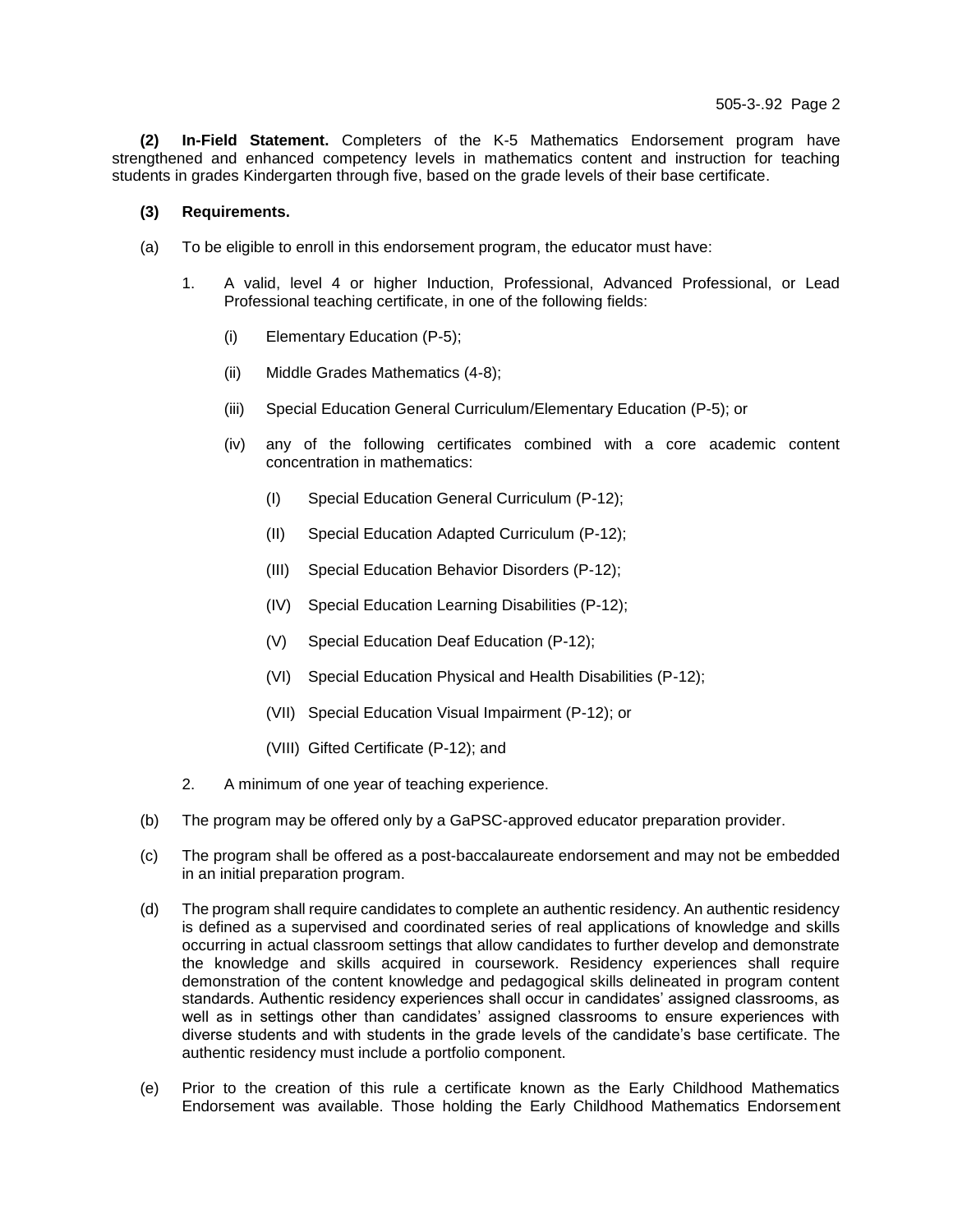issued prior to June 30, 2010 may keep the endorsement; however, it will not result in eligibility for salary incentives. The K-5 Mathematics Endorsement program shall include a process by which educators holding the Early Childhood Mathematics Endorsement may add the K-5 Mathematics Endorsement and thereby become eligible to earn salary incentives without repeating the full endorsement program. The process shall include but not be limited to the submission of a portfolio which will be assessed by the program provider. Based on the assessment of the portfolio, the program provider may prescribe coursework or performancebased assessments as necessary to ensure that all standards and requirements herein are met before notifying the GaPSC the candidate has met all requirements for the K-5 Mathematics Endorsement. The portfolio option for converting to the K-5 endorsement will sunset on July 1, 2022.

- (f) The portfolio shall include but not be limited to: evidence of observations by supervisors, student work samples including analysis of student work, self-reflection and evidence of competence in the six standards specified below.
- (g) The preparation program described in program planning forms, catalogs, and syllabi shall require a minimum of three courses of which two courses shall be focused on the advancement of content knowledge and one course shall be focused on content-specific pedagogy and proven strategies that address the following standards adapted from the standards published in 2020 by the National Council of Teachers of Mathematics (NCTM), as well as portions of the 2014 NCTM document titled, *Principles to actions*.
	- 1. Knowing and Understanding Meaningful Mathematics: Candidates demonstrate conceptual understanding, procedural fluency, application, and progression within and among the major concepts of mathematics appropriate for grades K–5:
		- (i) Number and Operations
			- (I) Prenumeration concepts and numeracy progression;
			- (II) Development, use, and multiple representation of numbers and number systems;
			- (III) Numbers (whole numbers, fractions, decimals, percents) and their relationships;
			- (IV) Place value, in the study of base ten and other number systems, and flexible use with operations;
			- (V) Model the use of the four basic operations in multiple contexts with the understanding of common additive/multiplicative problem situations/types;
			- (VI) Four basic operations with positive and negative rational numbers;
			- (VII) Use a variety of mental computation techniques or computational strategies;
			- (VIII) Apply estimation strategies to quantities, measurements, and computation to determine the reasonableness of results;
		- (ii) Algebraic Thinking
			- (I) Describe, extend, and generate patterns; model various kinds of growth, both numerical and geometric;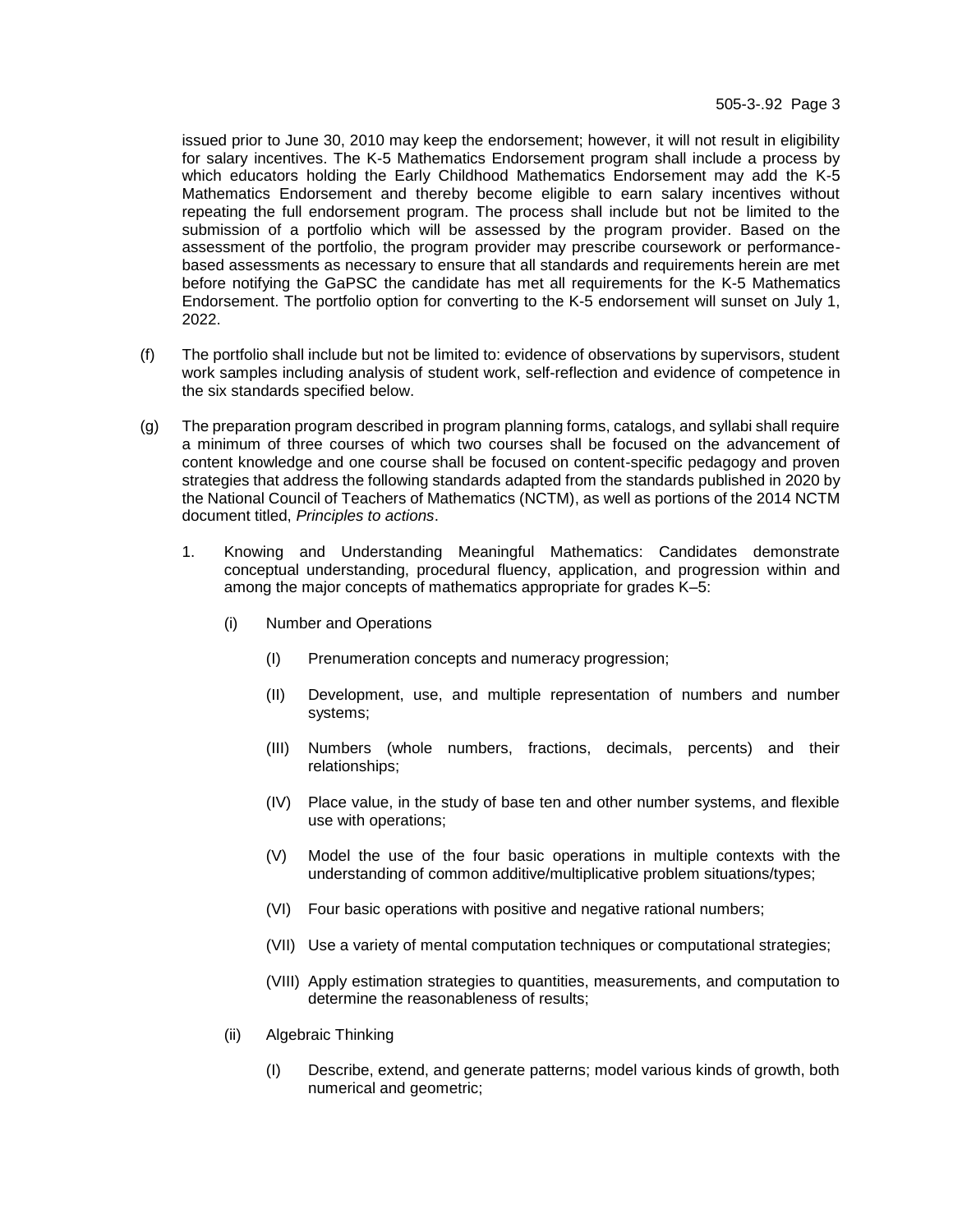- (II) Symbols such as representing unknowns or relationships (e.g. equals sign);
- (III) Generalization;
- (IV) Relationships describe and represent mathematical relationships;
- (V) Algebraic concepts that focus on properties of the number system and their connection to the order of operations;
- (VI) Model, explain, and develop a variety of (invented and standard) computational algorithms;
- (VII) Write, interpret, and evaluate numerical expressions within real-life problems;
- (VIII) Logical conjectures and conclusions using quantifiers such as "all", "some", and "none";
- (iii) Statistical Reasoning
	- (I) The nature and use of data;
	- (II) Categorical and numerical data;
	- (III) Statistical investigative questions;
	- (IV) Data collection, organization, and representation;
	- (V) Elementary data analysis;
	- (VI) Drawing conclusions and making inference;
- (iv) Geometry and Measurement
	- (I) Measurement as a concept, an attribute of a shape (what does it mean to have a measure, and what are you measuring);
	- (II) Measurement of time;
	- (III) Measurement of one-, two- and three-dimensional objects using nonstandard, customary and metric units;
	- (IV) Conversion of measurement units;
	- (V) 1D, 2D and 3D shapes and their properties;
	- (VI) Spatial visualization;
	- (VII) Location;
	- (VIII) Use geometric concepts and relationships to describe and model mathematical ideas and real world constructs.
- 2. Knowing and Using Mathematical Processes: Candidates demonstrate, within or across mathematical domains, their knowledge of and ability to apply the mathematical processes of: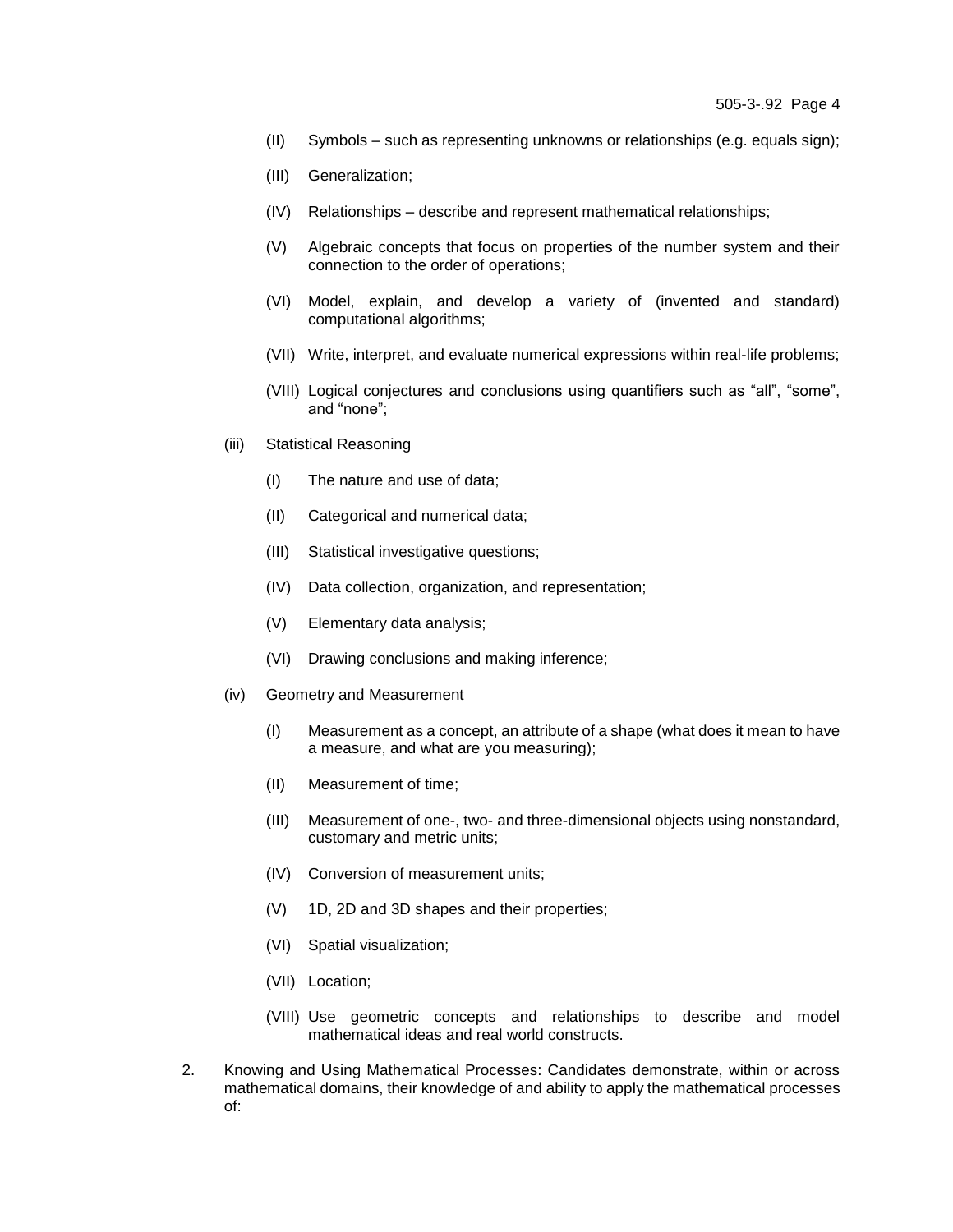- (i) Problem Solving. Candidates demonstrate a range of mathematical problem-solving strategies to make sense of and solve cognitively-demanding tasks, both contextual and non-contextual.
- (ii) Reasoning and Communicating. Candidates organize their mathematical thinking and use the language of mathematics to express ideas precisely in verbal and written formats.
- (iii) Modeling. Candidates apply their mathematical knowledge to analyze and model contextual problems. They use models such as manipulatives, tables, diagrams, and graphs, equations, and technological tools to represent the mathematical relationships in contextual problems.
- 3. Knowing Students and Planning for Mathematical Learning: Candidates use knowledge of students and mathematics to plan rigorous and engaging mathematics instruction supporting all students' access and learning. The mathematics instruction that is developed provides equitable, culturally responsive opportunities for all students to go deep with mathematics, leverage multiple mathematical competencies, affirm mathematical identities, challenge spaces of marginality, and draw on multiple resources of knowledge.
	- (i) Student Diversity. Candidates design lessons in which all students have access to engage in meaningful mathematics, drawing upon cultural, linguistic, and academic diversity. Candidates draw on student and community assets during lesson preparation that draw on student thinking and experiences.
	- (ii) Student Mathematical Strengths. Candidates recognize the mathematical strengths in each and every student. Candidates plan instruction to draw upon the variety of mathematical strengths present in the classroom.
	- (iii) Student Thinking about Mathematical Content. Candidates anticipate students' mathematical thinking. Candidates plan for instruction that attends to this thinking and is grounded in mathematical learning progressions.
	- (iv) Student Mathematical Identities. Candidates design learning experiences and plan instruction that develop and foster positive mathematical identities, grounded in the understanding that teachers' interactions impact individual students by influencing and reinforcing students' mathematical identities, positive or negative. They build lessons in which students are able to see themselves. Candidates purposefully group students to promote positive mathematical learning and identities, with the awareness of the negative impacts of homogeneous and static grouping practices.
- 4. Teaching Meaningful Mathematics: Candidates plan and implement effective and equitable teaching practices to support rigorous mathematical learning for each and every student drawing upon their knowledge of students.
	- (i) Establish mathematics goals to focus learning. Candidates establish clear goals for the mathematics that students are learning, situates goals within learning progressions, and uses the goals to guide instructional decisions.
	- (ii) Implement tasks that promote reasoning and problem solving. Candidates engage students in solving and discussing tasks that promote mathematical reasoning and problem solving and allow multiple entry points and varied solution strategies.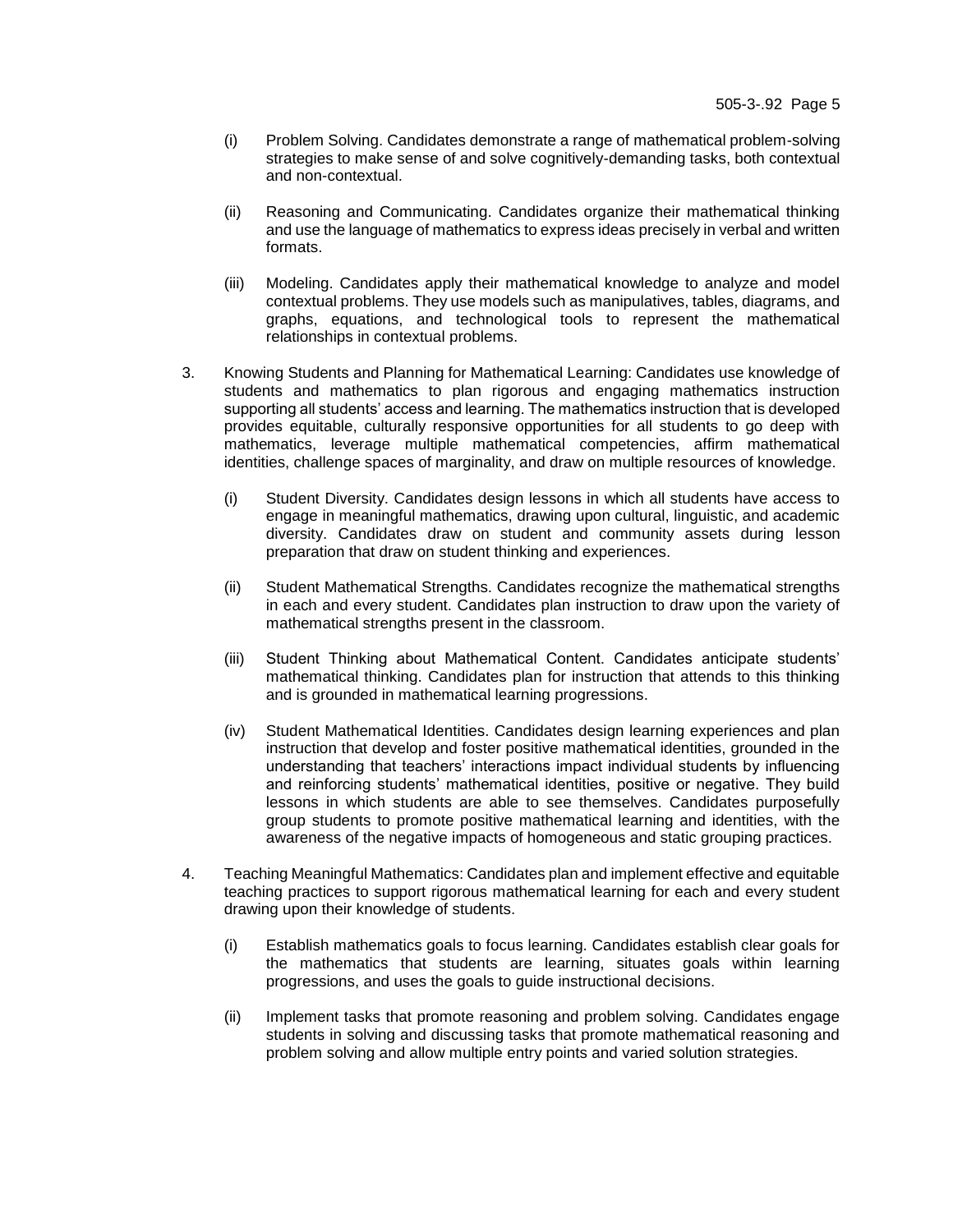- (iii) Use and connect mathematical representations. Candidates engage students in making connections among mathematical representations to deepen understanding of mathematics concepts and procedures and as tools for problem solving.
- (iv) Facilitate meaningful mathematical discourse. Candidates facilitate discourse among students to build shared understanding of mathematical ideas by analyzing and comparing student approaches and arguments.
- (v) Pose purposeful questions. Candidates use purposeful questions to assess and advance students' reasoning and sense making about important mathematical ideas and relationships.
- (vi) Build procedural fluency from conceptual understanding. Candidates build fluency with procedures on a foundation of conceptual understanding so that students, over time, become skillful in using procedures flexibly as they solve contextual and mathematical problems.
- (vii) Support productive struggle in learning mathematics. Candidates consistently provide students, individually and collectively, with opportunities and support to engage in productive struggle as they grapple with mathematical ideas and relationships.
- (viii) Elicit and use evidence of student thinking. Candidates use evidence of student thinking to assess progress toward mathematical understanding and to adjust instruction continually in ways that support and extend learning.
- 5. Assessing Impact on Student Learning: Candidates use appropriate assessment methods to collect and analyze evidence of students' mathematics learning, modify instruction, monitor teaching effectiveness, and evaluate program effectiveness.
	- (i) Assessing for Learning. Candidates select, modify, and create a variety of formative methods to elicit information on students' progress toward mathematical learning goals.
	- (ii) Modify Instruction. Candidates use formal and informal formative assessment data regarding learning of individual students, the class as a whole, and subgroups in order to analyze the effectiveness of their instruction. Candidates propose adjustments and modify instruction.
	- (iii) Analyze Assessment Data. Candidates collect and use summative assessment data regarding learning of individual students, the class as a whole, and subgroups in order to determine mastery of learning goals.
- 6. Personal, Social, and Professional Context of Mathematics Education: Candidates are reflective mathematics educators who collaborate with colleagues and other stakeholders to grow professionally, and foster and advocate for equitable mathematics learning environments.
	- (i) Demonstrate a Positive Mathematical Identity. Candidates reflect on and pursue continuous growth of a positive mathematical identity.
	- (ii) Collaborate with Families and Community. Candidates collaborate with families and other stakeholders to share and discuss strategies for ensuring children's mathematical success.